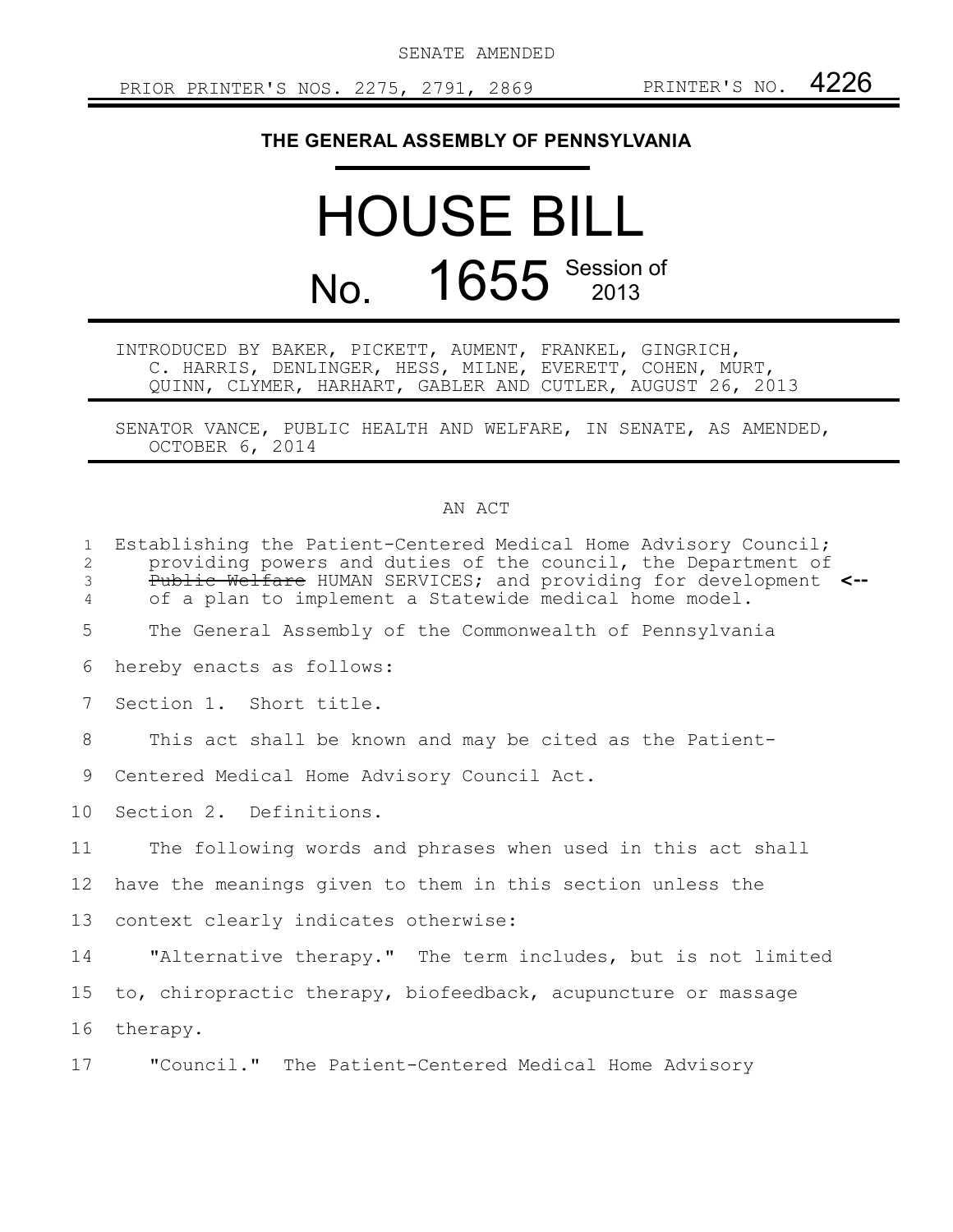Council established by this act. 1

"Department." The Department of Public Welfare HUMAN SERVICES of the Commonwealth. 2 3

"Health care professional." A person who is licensed, certified or otherwise authorized or permitted by the law of this Commonwealth to administer health care in the ordinary course of business or in the practice of a profession. 4 5 6 7

"Patient-centered medical home." A team approach to providing health care that: 8 9

(1) is physician-led, led by a nurse practitioner practicing under a collaborative agreement as required by the act of May 22, 1951 (P.L.317, No.69), known as The Professional Nursing Law or led by a physician assistant practicing under the supervision and direction of a physician as required by the act of December 20, 1985 (P.L.457, No.112), known as the Medical Practice Act of 1985; 10 11 12 13 14 15 16

17

(2) originates in a primary care setting;

(3) fosters a partnership among the patient, the personal PATIENT'S provider and other health care professionals and, where appropriate, the patient's family; 18 19 20

**<--**

**<--**

(4) utilizes the partnership to access all medicalhealth-related services and nonmedical-health-related services needed by the patient to achieve maximum health potential; and 21 22 23 24

(5) maintains a centralized, comprehensive record of all health related services to promote continuity of care. "Primary care." Health care that emphasizes a patient's general health needs and utilizes collaboration with other health care professionals and consultation or referral as appropriate to meet the needs identified. 25 26 27 28 29 30

20130HB1655PN4226 - 2 -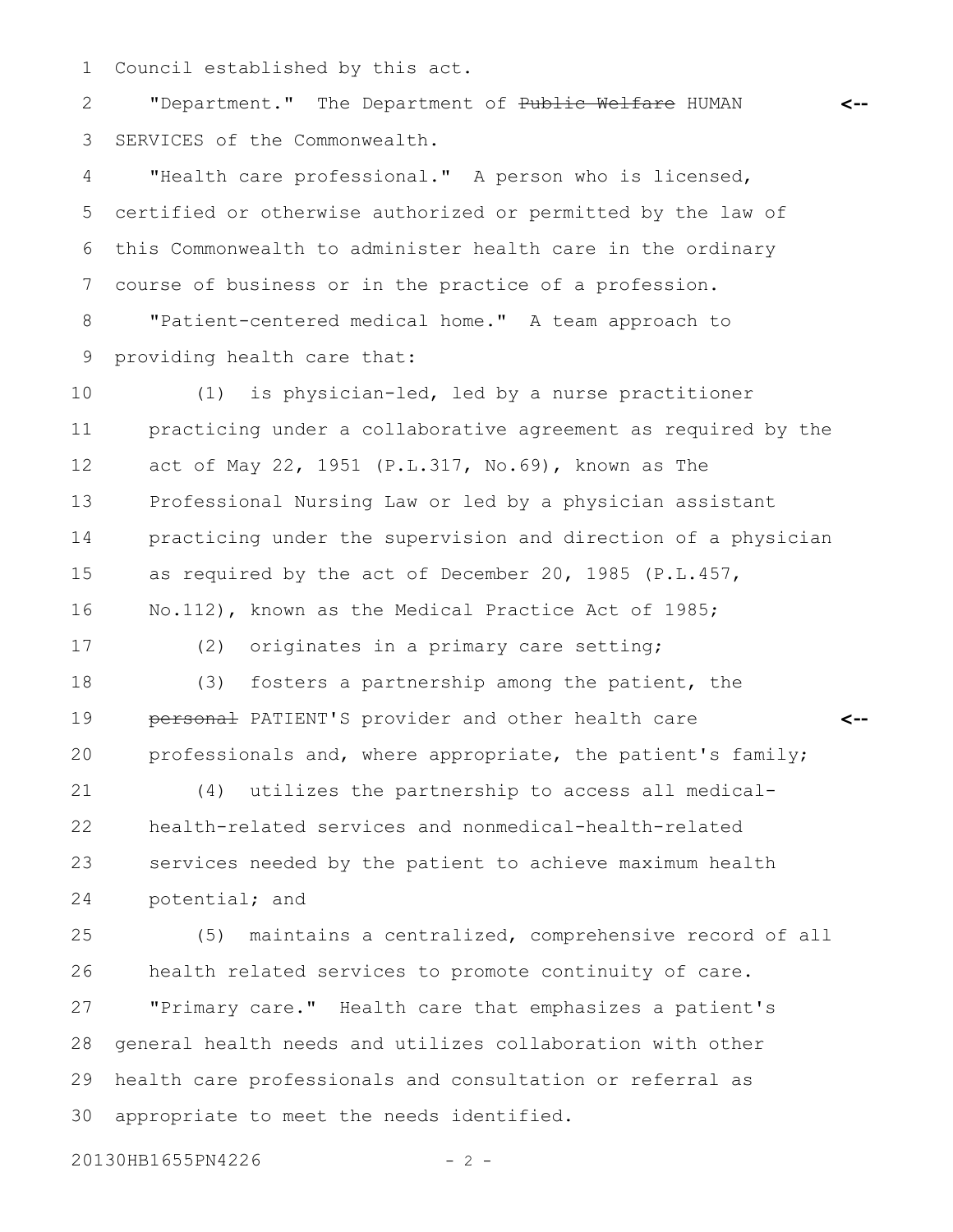"Primary care physician." Any of the following who provide primary care and meet certification standards: 1 2

(1) a physician who is a family or general practitioner; 3

(2) a pediatrician; 4

(3) an internist; 5

(4) an obstetrician; or 6

(5) a gynecologist. 7

"Secretary." The Secretary of Public Welfare HUMAN SERVICES **<-** of the Commonwealth. 8 9

"Telemedicine." The use of telecommunication and information technology in order to provide clinical health care at a distance. 10 11 12

Section 3. Patient-Centered Medical Home Advisory Council. 13

(a) Establishment.--The Patient-Centered Medical Home Advisory Council is established. The council shall advise the department on how Pennsylvania's Medicaid program can increase the quality of care while containing costs through the following Patient-Centered Medical Home model approaches: 14 15 16 17 18

(1) Coordinate and provide access to evidence-based health care services, emphasizing convenient, comprehensive primary care and including preventive, screening and wellchild health services. 19 20 21 22

(2) Provide access to appropriate specialty care, mental health services, inpatient services and any evidence-based alternative therapies. 23 24 25

(3) Provide quality-driven and cost-effective health care. 26 27

(4) Provide access to medication and medication therapy management services, where appropriate IN ACCORDANCE WITH SECTION 935(C) OF THE PATIENT PROTECTION AND AFFORDABLE CARE **<--** 28 29 30

20130HB1655PN4226 - 3 -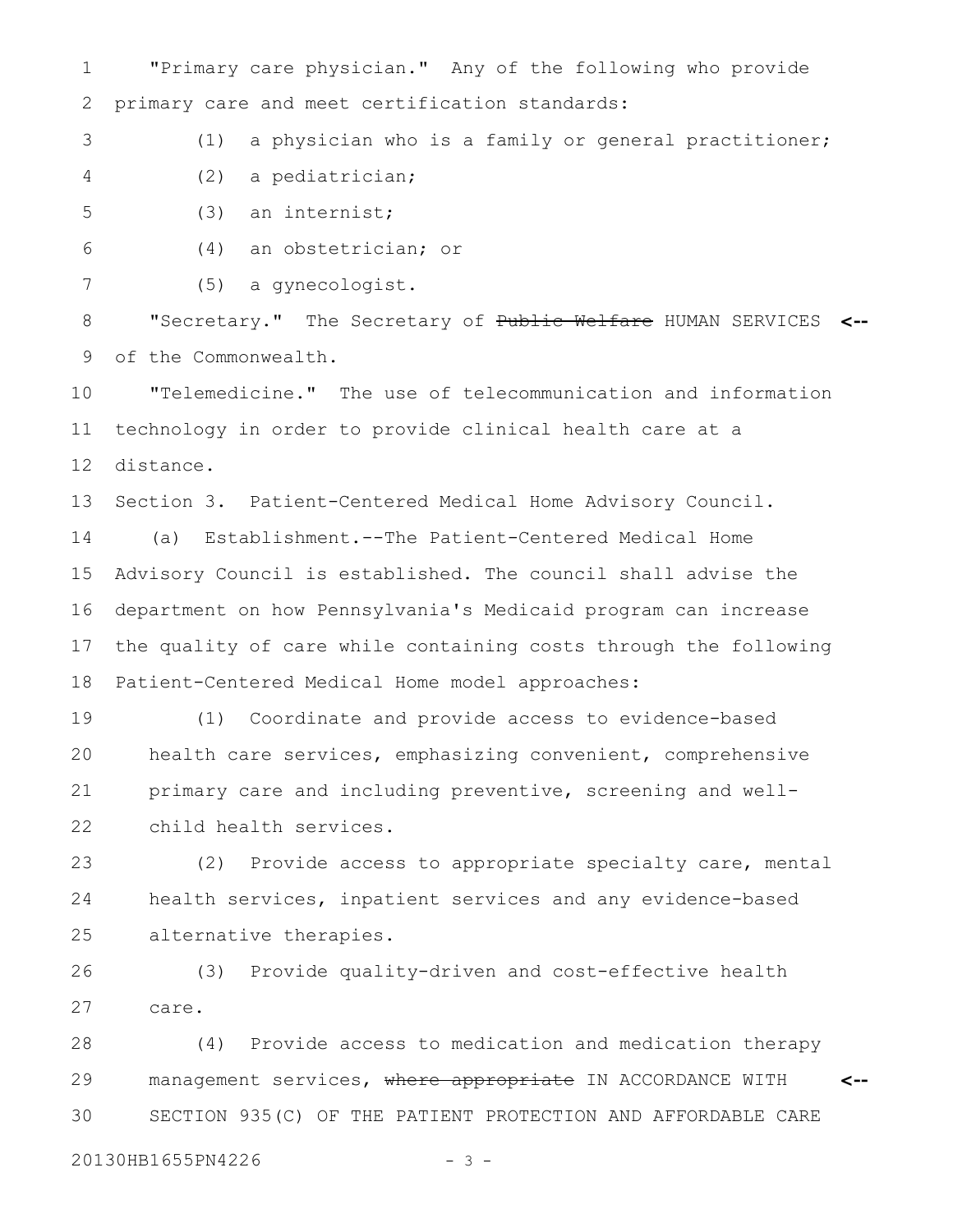ACT (PUBLIC LAW 111-148, 42 U.S.C. § 299B-35(C)). 1

(5) Promote strong and effective medical management, including, but not limited to, planning treatment strategies, monitoring health outcomes and resource use, sharing information and organizing care to avoid duplication of services, including the use of electronic medical records. In sharing information, the protection of the privacy of individuals and of the individual's INDIVIDUALS' information **<-** shall be priorities. In addition to any and all other Federal and State provisions for the confidentiality of health care information, any information-sharing required by a medical home system shall be subject to written consent of the patient. 2 3 4 5 6 7 8 9 10 11 12 13

(6) Provide comprehensive care management to patients to align and assist with treatment strategies, health outcomes, resource utilization and organization of care and address determinants of health impeding goals of care. 14 15 16 17

18

(7) Emphasize patient and provider accountability.

(8) Prioritize access to the continuum of health care services in the most appropriate setting and in the most cost-effective manner. 19 20 21

(9) Establish a baseline for medical home goals and establish performance measures that indicate a patient has an established and effective medical home. These goals and performance measures may include, but need not be limited to, childhood immunization rates, well-child care utilization rates, care management for chronic illnesses and emergency room utilization. 22 23 24 25 26 27 28

(b) Composition.--The secretary shall appoint the members of the council, in consultation with the President pro tempore of 29 30

20130HB1655PN4226 - 4 -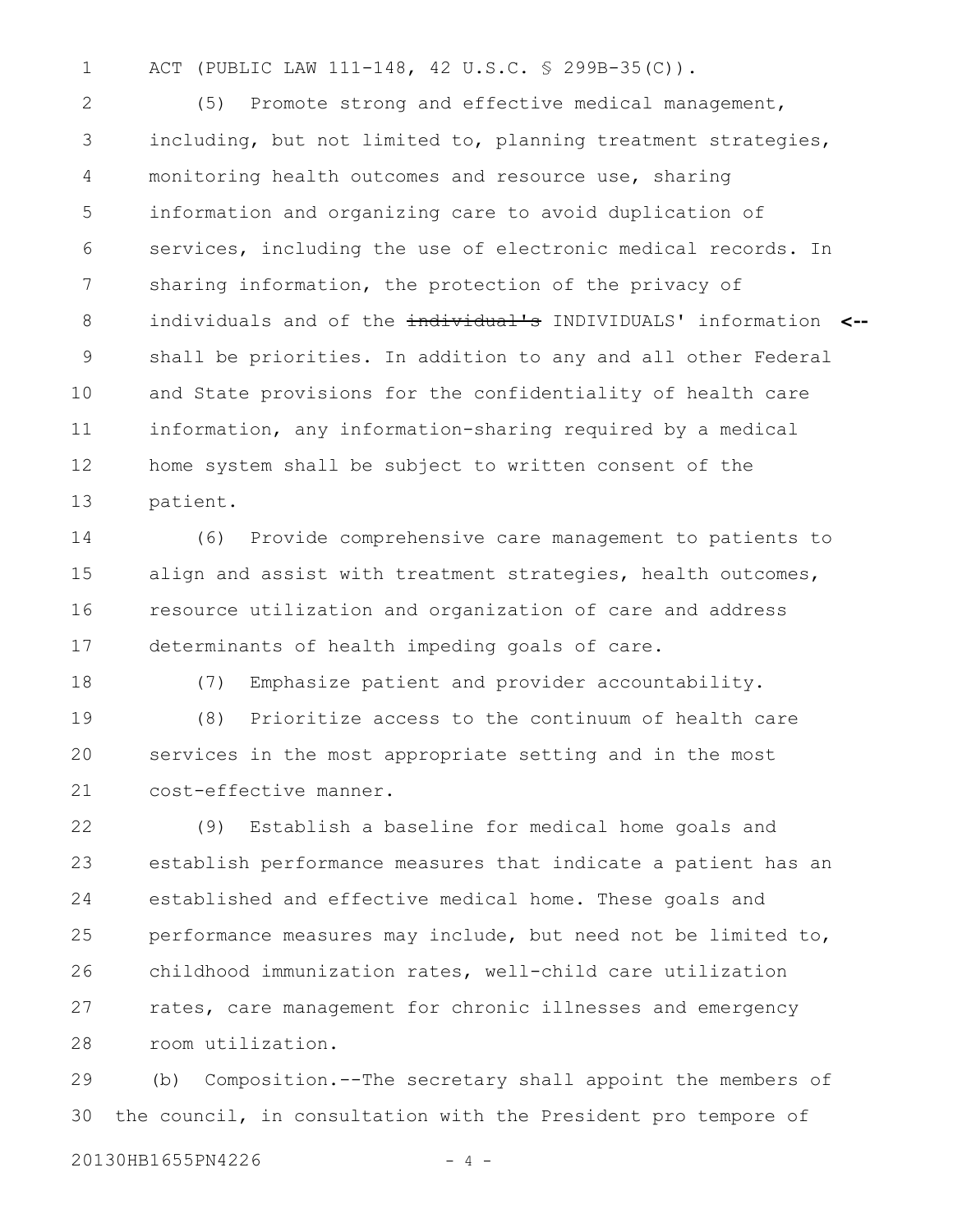| 1  | the Senate, the Majority Leader of the Senate, the Minority |
|----|-------------------------------------------------------------|
| 2  | Leader of the Senate, the Speaker of the House of           |
| 3  | Representatives, the Majority Leader of the House of        |
| 4  | Representatives and the Minority Leader of the House of     |
| 5  | Representatives, who shall consist of the following:        |
| 6  | $(1)$ The secretary, or a designee.                         |
| 7  | (2) A representative of the Pennsylvania Academy of         |
| 8  | Family Physicians.                                          |
| 9  | (3) A representative of the Pennsylvania section of the     |
| 10 | American Congress of Obstetricians and Gynecologists.       |
| 11 | (4) A representative of the Pennsylvania Coalition of       |
| 12 | Nurse Practitioners.                                        |
| 13 | (5) A representative of the Pennsylvania Chapter of the     |
| 14 | American College of Physicians.                             |
| 15 | (6) A representative of the Pennsylvania Chapter of the     |
| 16 | American Academy of Pediatrics.                             |
| 17 | (7) A representative of the Pennsylvania Medical            |
| 18 | Society.                                                    |
| 19 | (8) A representative of the Pennsylvania Pharmacists        |
| 20 | Association.                                                |
| 21 | (9) A representative of the Hospital and Health System-     |
| 22 | Association of Pennsylvania.                                |
| 23 | (10) A representative of an approved patient-centered-      |
| 24 | medical home.                                               |
| 25 | (11) A representative of the Mental Health Association-     |
| 26 | of Pennsylvania.                                            |
| 27 | (12) A representative of the Pennsylvania Association of    |
| 28 | Community Health Centers.                                   |
| 29 | (13) A representative of a managed care organization        |
| 30 | licensed to do business in this Commonwealth.               |
|    |                                                             |

20130HB1655PN4226 - 5 -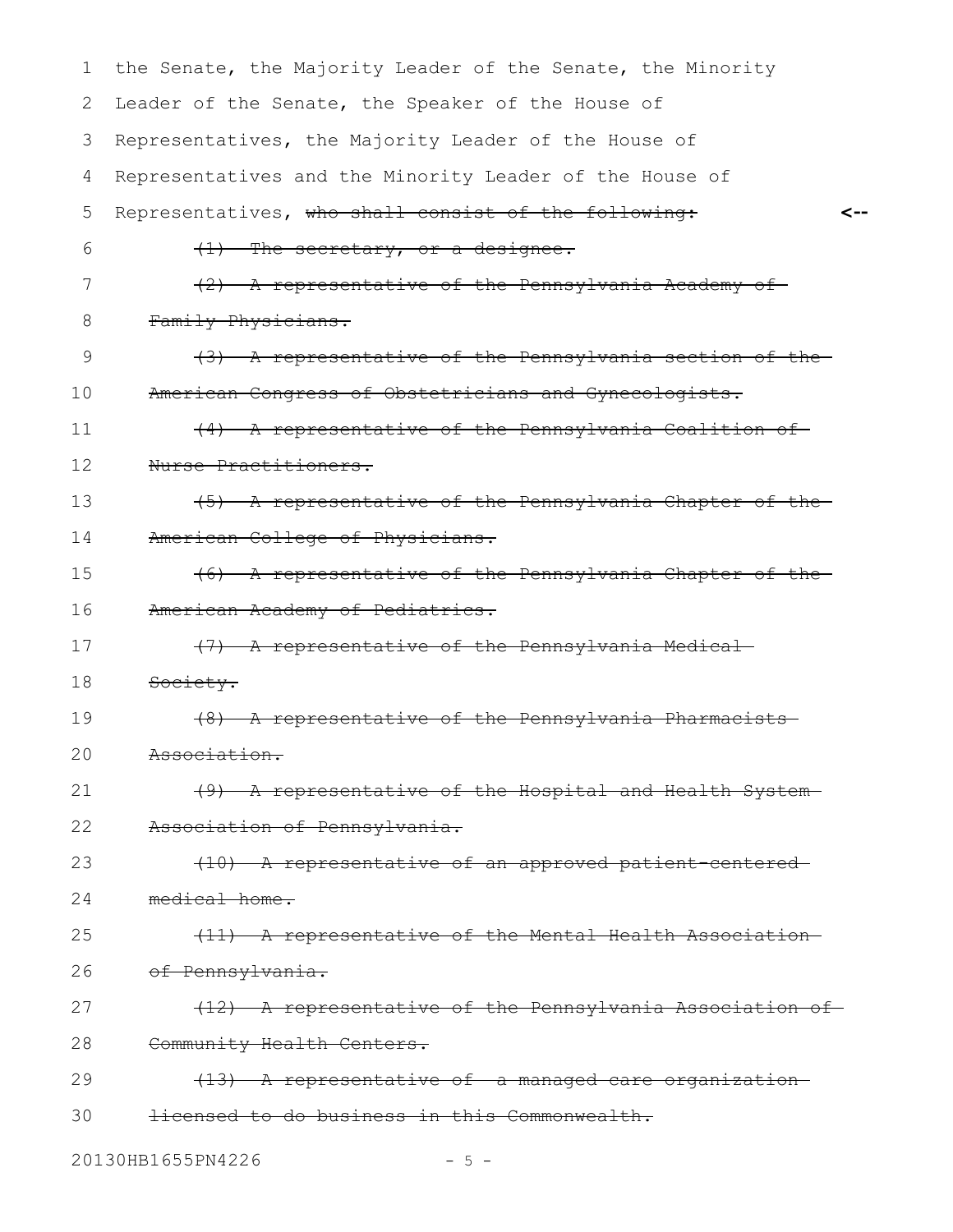(14) A representative of the Pennsylvania Society of Physician Assistants. WHICH SHALL CONSIST OF THE SECRETARY OR A DESIGNEE AND INDIVIDUALS REPRESENTING THE FOLLOWING INTERESTS: (1) FAMILY PHYSICIANS. (2) OBSTETRICIANS AND GYNECOLOGISTS. (3) NURSE PRACTITIONERS. (4) INTERNISTS. (5) PEDIATRICIANS. (6) PHARMACISTS. (7) HOSPITAL AND HEALTH SYSTEMS. (8) PATIENT-CENTERED MEDICAL HOMES. (9) MENTAL HEALTH CARE PROVIDERS. (10) COMMUNITY HEALTH CENTERS. (11) MANAGED CARE ORGANIZATIONS LICENSED TO DO BUSINESS IN THE COMMONWEALTH. (12) PHYSICIAN ASSISTANTS. (C) PROFESSIONAL ORGANIZATIONS REPRESENTING THE PROFESSIONS INDICATED IN SUBSECTION (B) MAY SUBMIT NAMES TO THE SECRETARY FOR THE PURPOSE OF BEING APPOINTED TO THE COUNCIL. (c) (D) Terms.--Each member of the council shall serve for a **<-** period of two years. Members may be reappointed by the secretary. **<--** 1 2 3 4 5 6 7 8 9 10 11 12 13 14 15 16 17 18 19 20 21 22 23

(d) (E) Meetings.--The department shall establish and coordinate meetings of the council. The secretary, or the secretary's designee, shall serve as chairperson of the council. (e) (F) Expenses.--The members of the council shall not be **<-** paid, but shall be reimbursed for reasonable expenses. Section 4. Duties of the council. (a) Organizational model.--The council shall recommend to **<--** 24 25 26 27 28 29 30

20130HB1655PN4226 - 6 -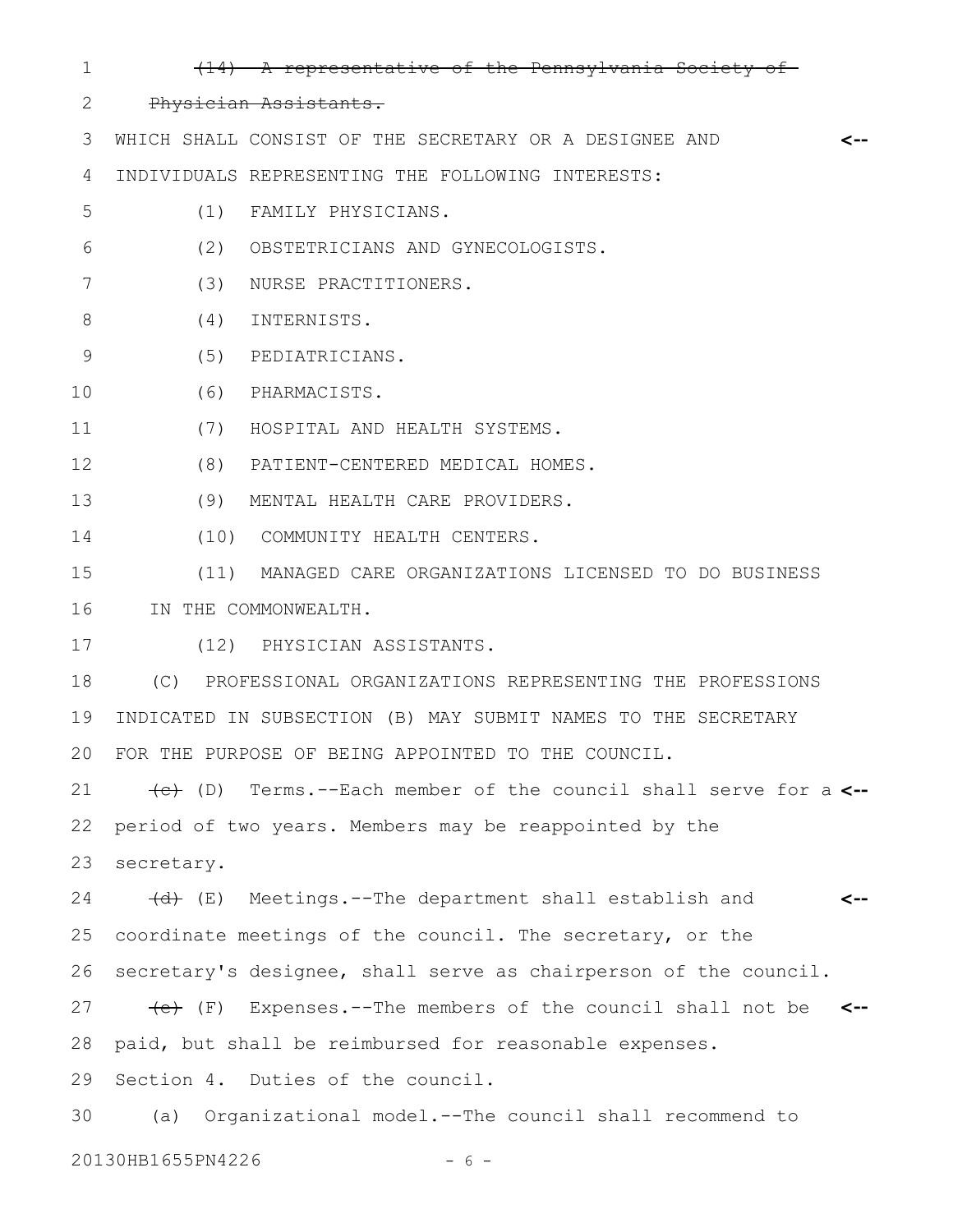the department an organizational model for the patient-centered medical home system in this Commonwealth, including possible Medicaid pilot projects. The organizational model shall provide a strategy to coordinate health care services and provide for monitoring and data collection on patient-centered medical homes, for training and education to health care professionals and families and for transition of children to the adult medical care system. The organizational model may also include the use of telemedicine resources and may provide for partnering with pediatric and family practice residency programs to improve access to preventive care for children. The organizational structure shall also address the need to organize and provide health care to increase accessibility for patients, including using venues more accessible to patients and having hours of operation that are conducive to the population served. 1 2 3 4 5 6 7 8 9 10 11 12 13 14 15

(b) Standards.-- 16

(1) The council shall recommend to the department standards and a process to certify patient-centered medical homes based on standards developed by a number of nongovernmental accrediting entities such as the National Committee for Quality Assurance and Accreditation Association for Ambulatory Health Care. The certification process and standards shall provide mechanisms to monitor performance and to evaluate, promote and improve the quality of health of, and health care delivered to, patients through a patientcentered medical home. The standards and process shall also include a mechanism for other ancillary service providers to become affiliated with a certified patient-centered medical home. **<--** 17 18 19 20 21 22 23 24 25 26 27 28 29

(2) The council shall recommend to the department 20130HB1655PN4226 - 7 -30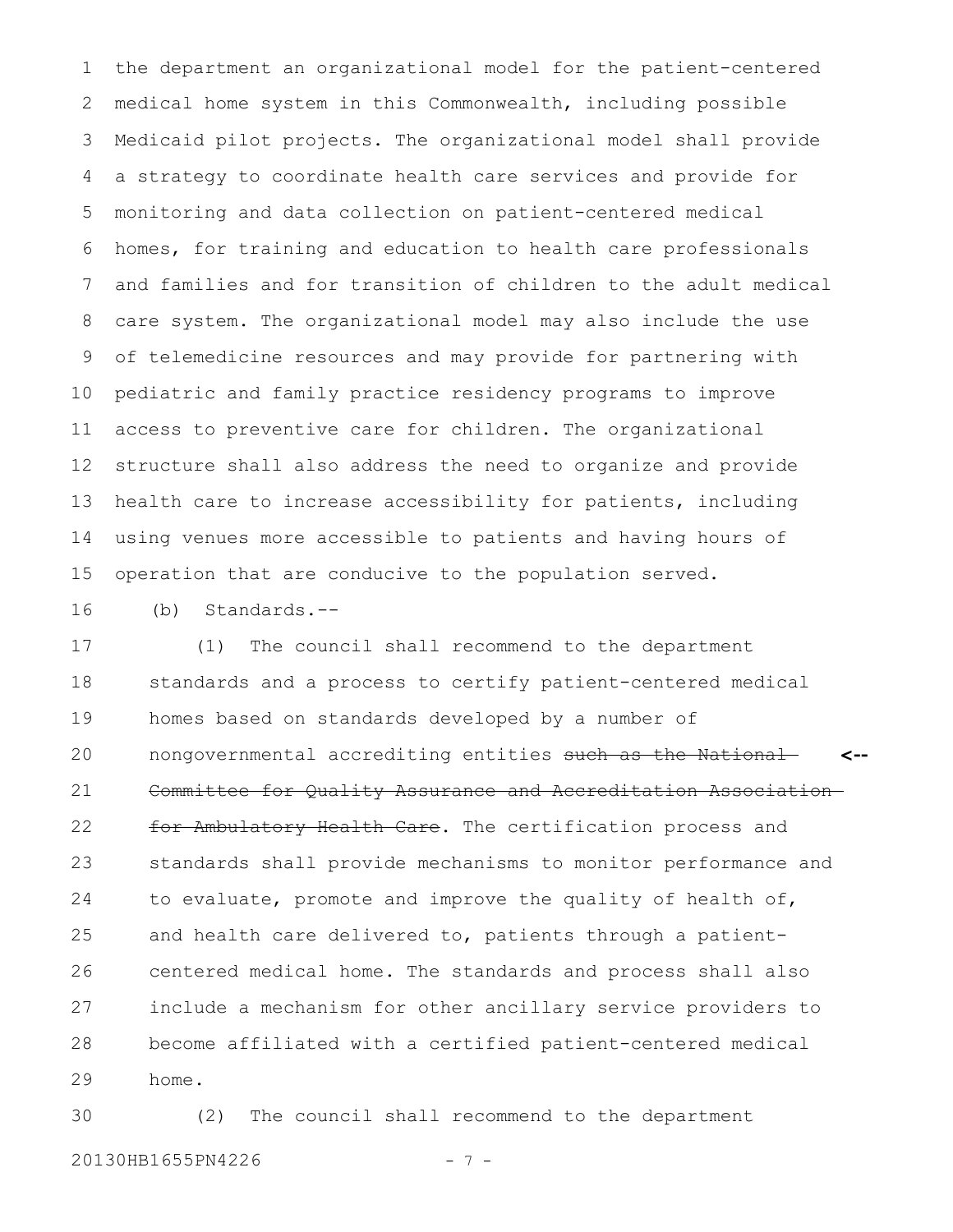education and training standards for health care 1

professionals participating in the patient-centered medical home system. 2 3

(c) Reimbursement methodology.--The council shall recommend to the department a reimbursement methodology and incentives for participation in the patient-centered medical home system sufficient to ensure that providers enter and remain participating in the system and to promote wellness, prevention, chronic care management, immunizations, health care management and the use of electronic health records and other pertinent concerns. In developing the recommendations, the council shall consider the feasibility of all of the following: 4 5 6 7 8 9 10 11 12

(1) Reimbursement under the medical assistance program to promote wellness and prevention and to provide care coordination and chronic care management. 13 14 15

(2) Increasing to Medicare levels the reimbursement for certain wellness and prevention services, chronic care management and immunizations. 16 17 18

(3) Reducing the disparities between reimbursement for specialty services and primary care services. 19 20

(4) Increased funding for efforts to transform medical practices into patient-centered medical homes, including the use of electronic health records. 21 22 23

(5) Linking provider reimbursement rates to health care quality improvement measures established by the department. 24 25

(6) Providing reimbursement for medication reconciliation and medication therapy management service. (d) Report.--The council shall provide an initial report of recommendations to the Governor, the Senate and the House of Representatives by December 31, 2014 2015. Additional reports 26 27 28 29 30

20130HB1655PN4226 - 8 -

**<--**